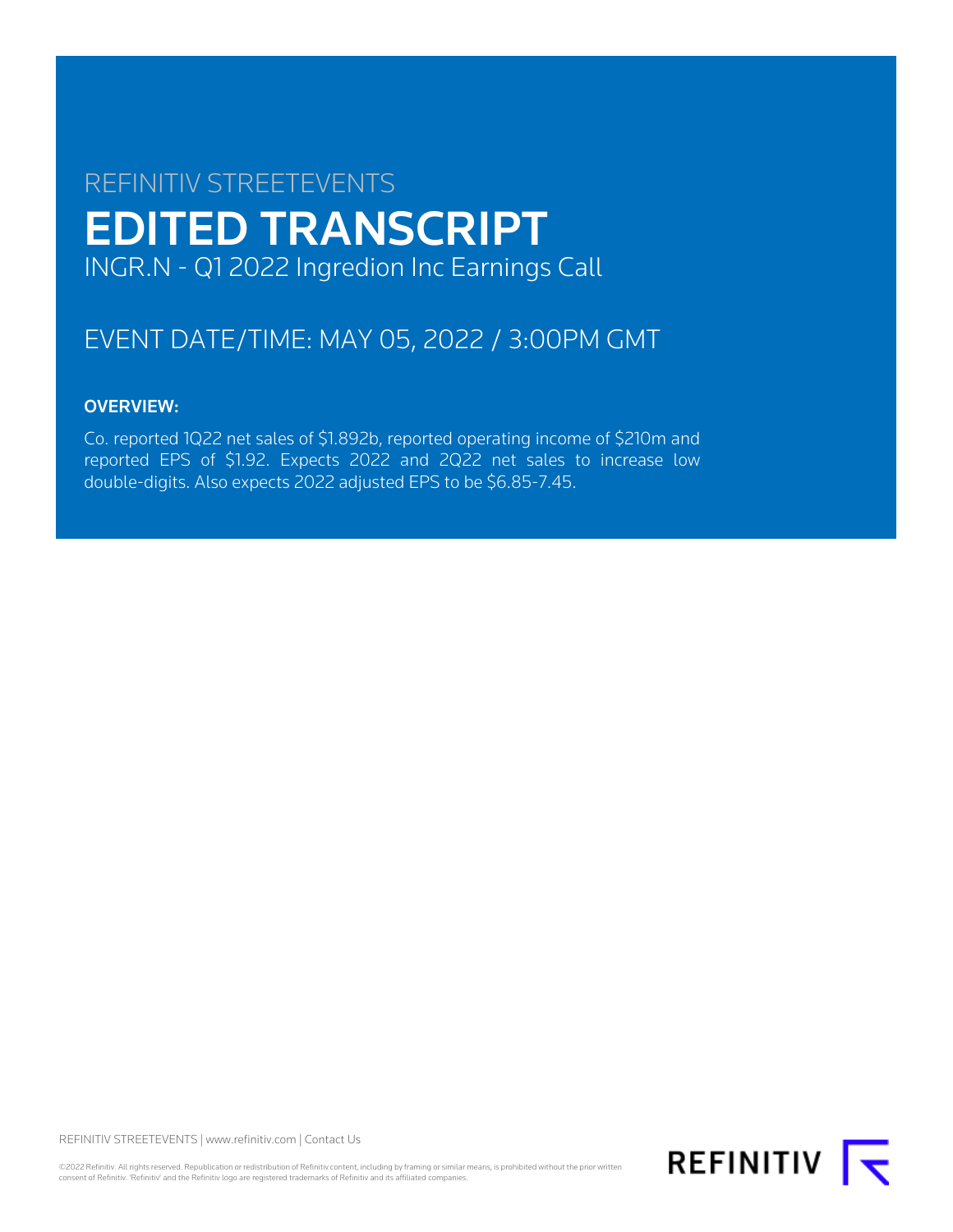#### **CORPORATE PARTICIPANTS**

**[James Derek Gray](#page-3-0)** Ingredion Incorporated - Executive VP & CFO **[James P. Zallie](#page-2-0)** Ingredion Incorporated - President, CEO & Director **[Jason Payant](#page-1-0)** Ingredion Incorporated - Interim VP Investor Relations

#### **CONFERENCE CALL PARTICIPANTS**

**[Adam L. Samuelson](#page-12-0)** Goldman Sachs Group, Inc., Research Division - Equity Analyst **[Benjamin M. Theurer](#page-5-0)** Barclays Bank PLC, Research Division - Head of the Mexico Equity Research & Director **[Benjamin Shelton Bienvenu](#page-7-0)** Stephens Inc., Research Division - MD & Analyst **[Kenneth Bryan Zaslow](#page-9-0)** BMO Capital Markets Equity Research - MD of Food & Agribusiness Research and Food & Beverage Analyst **[Robert Bain Moskow](#page-11-0)** Crédit Suisse AG, Research Division - Research Analyst **[Seth Goldstein](#page-14-0)** Morningstar Inc., Research Division - Equity Analyst

#### **PRESENTATION**

#### **Operator**

Thank you for standing by, and welcome to the First Quarter 2022 Ingredion Incorporated Earnings Conference Call. (Operator Instructions) As a reminder, today's program may be recorded.

<span id="page-1-0"></span>I would now like to introduce your host for today's program, Jason Payant, Vice President of Corporate Finance and interim Vice President of Investor Relations. Please go ahead.

#### **Jason Payant** - Ingredion Incorporated - Interim VP Investor Relations

Thank you. Good morning, and welcome to Ingredion's First Quarter 2022 Earnings Call. I'm Jason Payant, Vice President of Corporate Finance and interim Vice President of Investor Relations.

On today's call are Jim Zallie, our President and CEO; and Jim Gray, our Executive Vice President and CFO. We issued our results today in a press release that can be found on our website, ingredion.com, in the Investors section. The slides accompanying this presentation can also be found on the website and were posted today for your convenience.

As a reminder, our comments within this presentation may contain forward-looking statements. These statements are subject to various risks and uncertainties and include expectations and assumptions regarding the company's future operations and financial performance including the impact of the COVID-19 pandemic. Actual results could differ materially from those estimated in the forward-looking statements. And Ingredion assumes no obligation to update them in the future as or if circumstances change.

Additional information concerning factors that could cause actual results to differ materially from those discussed during today's conference call or in this morning's press release can be found in the company's most recently filed annual report on Form 10-K and subsequent reports on Forms 10-Q and 8-K.

During this call, we also refer to certain non-GAAP financial measures, including adjusted earnings per share, adjusted operating income and adjusted effective tax rate, which are reconciled to U.S. GAAP measures in Note 2 non-GAAP information included in our press release and in today's presentation's appendix.

 $\overline{2}$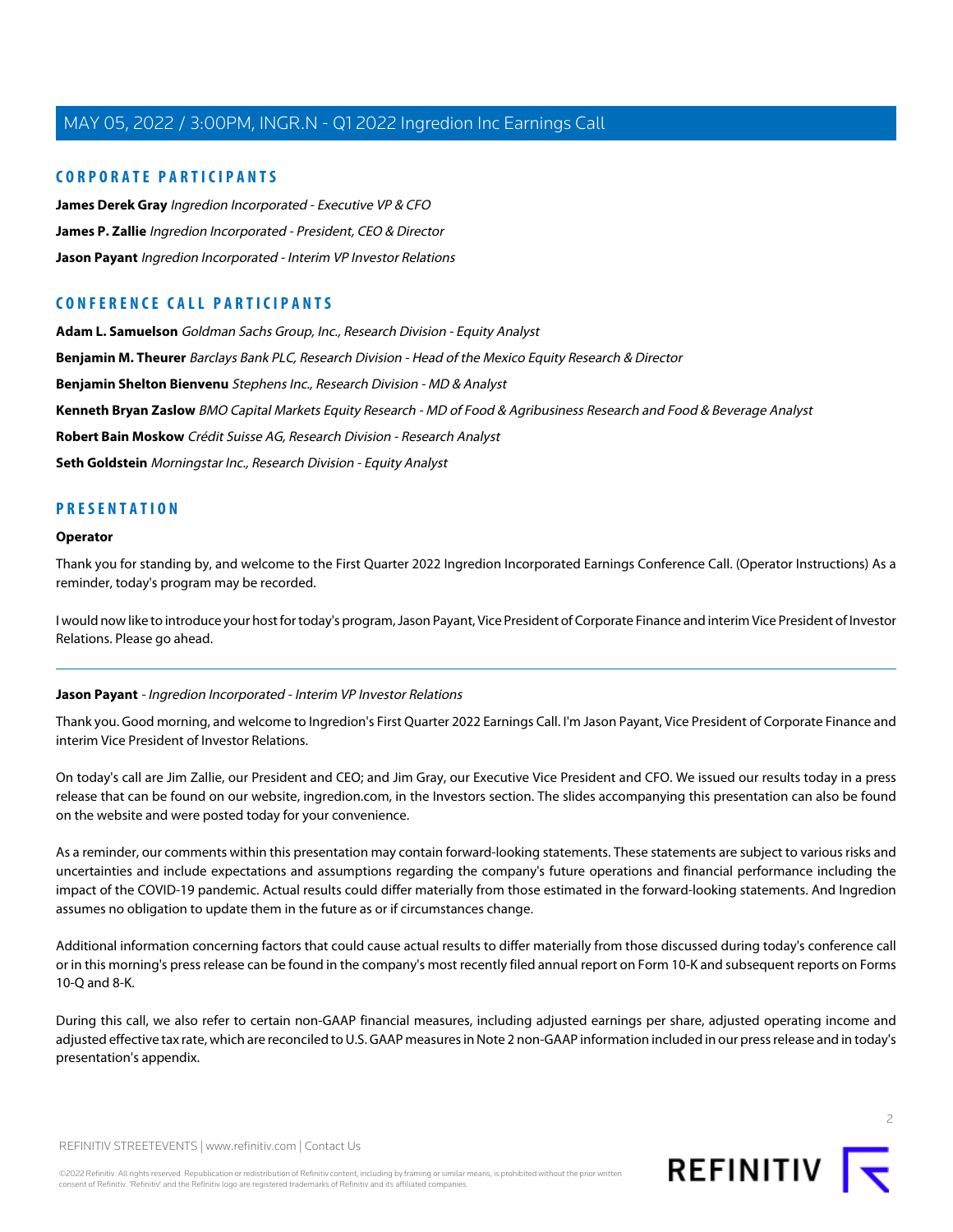Now I'm pleased to turn the call over to Jim Zallie.

#### <span id="page-2-0"></span>**James P. Zallie** - Ingredion Incorporated - President, CEO & Director

Thank you, Jason, and good morning, everyone. We had a strong start to 2022, delivering outstanding top line performance of 17% net sales growth for the quarter. Our results were driven by excellent sales execution that led to \$278 million of incremental sales, enabling us to more than offset inflationary impacts, and our supply chain responded to higher-than-expected customer demand. As a result, full year adjusted operating income grew 6% versus the prior year. And it's worth noting that this was the strongest first quarter result in operating income in our company's history.

Turning to our top line performance. Across all four regions, we grew comparable net sales for the first quarter by high double digits. Our operating teams actively managed the terms of our customer contracts, which enabled them to address higher corn and input costs and deliver both core sales growth and a stronger specialty mix. Recognizing the contribution last August of our Argentina business to the Arcor JV, on a comparable basis, our Brazil and Andean quarter 1 net sales combined were up 23% versus prior year.

Turning to Slide 7. You can see just how critical our pricing centers of excellence were in delivering strong price mix gains across each region. In the quarter, we delivered greater than \$280 million of price mix improvement to successfully offset the significant increases in raw material and input costs that we experienced. Combined with favorable product mix and organic volume growth, we were also able to grow operating income by 6%.

Now moving on to the strategic pillars. We continue to make great progress against each of the four pillars that shape our strategy. To start, global specialties once again led our top line growth, up 20% in the quarter. Specialties growth was robust across all growth platforms with texturizing ingredients and sugar reduction leading net sales dollar growth. Plant-based protein sales were up more than 250% in the quarter. And I'll speak more to our progress with plant-based protein in a moment.

Moving to commercial excellence. Our sales teams around the world coordinated closely with our customers and our supply chain to most effectively navigate product delivery challenges. We also operated with a dynamic approach to pricing to reflect timely changes in our freight and input costs, enabled by more flexible contract terms. These strong commercial efforts enabled us to largely offset inflationary impacts, continue to improve our product mix and organically grow volumes on a comparable basis.

We also drove cost competitiveness through operational excellence as our teams worked hard to increase production while managing continued disruptions in global supply chains. We expanded our commodity risk coverage and continue to develop our approach toward commodity risk management to further reduce the impact of raw material cost volatility in the current environment.

All of this progress continues to be underpinned by our fourth strategic pillar, accelerating a purpose- and values-driven growth culture. We are pleased to announce that Nancy Wolfe joined Ingredion as our Chief Human Resources Officer. Nancy brings more than 20 years of executive HR experience, most recently joining us from Bayer Corporation, where she served in business partnering roles to both the innovation and commercial teams. Nancy is already driving a people-centric HR agenda. And we are looking forward to her leadership contributions.

Turning our focus to sustainability. We have been recognized by the Science Based Targets initiative as committed for our emissions reductions targets by 2030 that we put forward in our sustainability plan. Additionally, we continue to engage with customers and growers to advance regenerative agriculture and sustainable sourcing for our Tier 1 priority crops.

Now let me spend a moment to update you on plant-based proteins. We grew net sales by greater than 250% in the quarter. Our customer pipeline remains robust and diversified across different categories, and it continues to grow. We are overcoming the manufacturing challenges typically associated with new plant startups and are pleased to report that production accelerated last quarter at South Sioux City with overall output of pea protein isolate doubling over the last 3 months. Both production and sales are improving and results for the quarter were ahead of prior estimates.

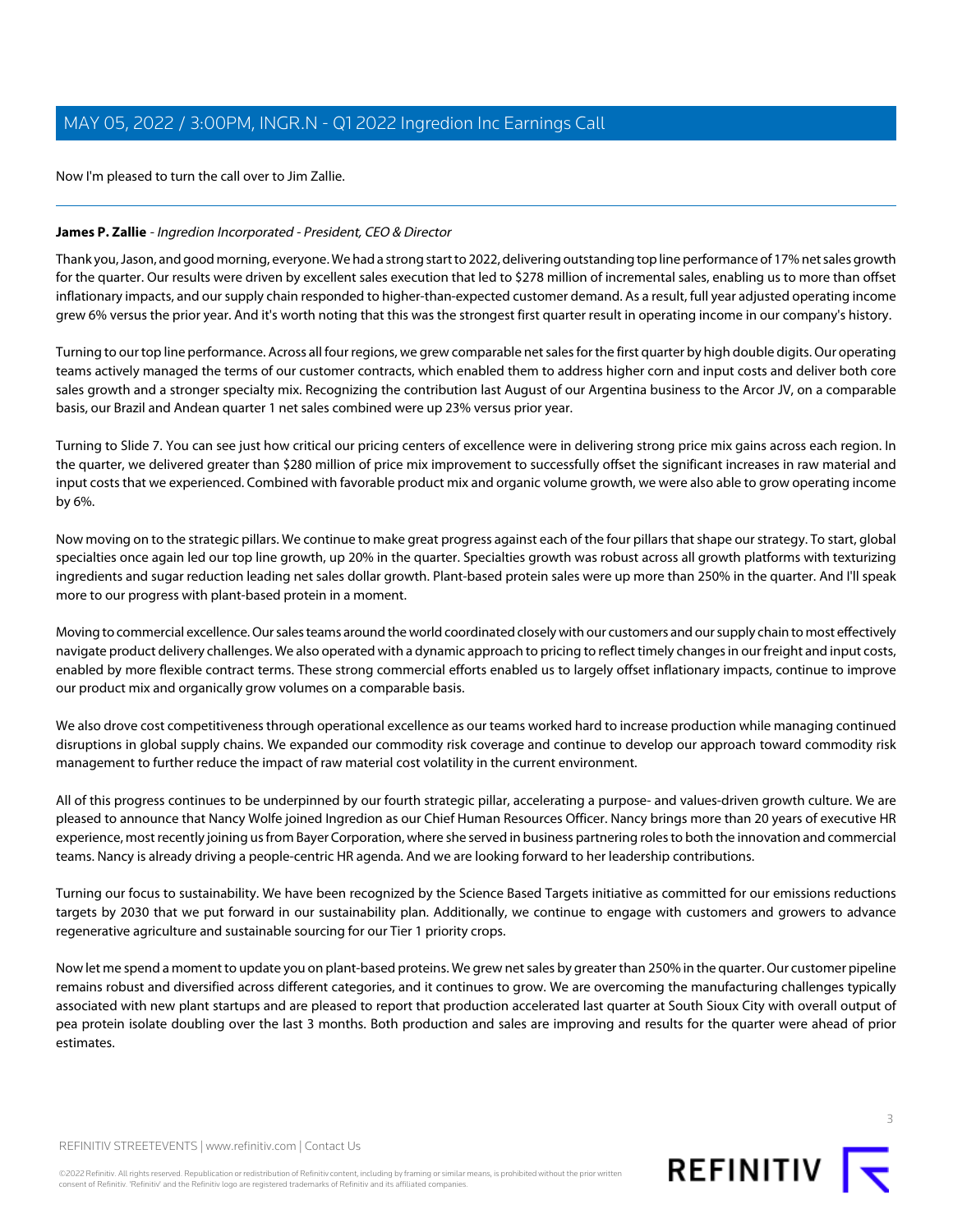Despite the strong start to 2022, there were, of course, new challenges that surfaced early in the quarter, which we will need to continue to monitor and manage throughout the year. With sales in over 120 countries, it is important to point out that less than 0.5% of our global sales were into Ukraine and Russia. Like everyone else, we are saddened by the toll the conflict is taking on Ukraine's citizens and the resulting humanitarian crisis that continues to unfold. We have a small number of employees in Ukraine and have provided support for them and their families during this terrible time.

To help those impacted by the crisis, we are supporting the World Central Kitchen, which is operating in Poland by serving refugees. And in addition, our employees in Europe are contributing to the United Nations Refugee Agency and the company is matching those contributions. Inflation, already a significant factor coming into the year, was exacerbated by the Ukraine conflict.

Agricultural and energy supply flows across Europe have been impacted, leading to higher prices. In limited circumstances, supply disruptions have impacted availability of key product lines. And to meet customers' changing needs, we have either moved product or reallocated available supply to keep our customers operating.

Lastly, while we all hoped we would be moving beyond the pandemic after 2 challenging years, difficulties remain, particularly in China. However, our team at our Shanghai specialty starch facility has been operating throughout the lockdown since the beginning of April. And we continue to ship ingredients critical to the local food supply chain, albeit at a slower pace.

In addition, our commissioning team for our modified starch expansion in Shandong province continues to progress the mechanical completion of this strategic investment. At this point, we cannot predict the countrywide scope and duration of the pandemic's resurgence in China. Therefore, with reduced consumer mobility and foodservice spending, we are likely to see an impact on sales volume in the second quarter.

<span id="page-3-0"></span>And now let me hand it over to Jim Gray for the financial overview.

#### **James Derek Gray** - Ingredion Incorporated - Executive VP & CFO

Thank you, Jim, and good morning to everyone. Starting first with our Q1 regional performance. North America net sales were up 24% when compared to the same period in 2021. The increase was driven by strong price mix, primarily as a result of successful contracting for 2022 and higher-than-expected volumes. North America operating income was \$156 million, up 16% versus the prior year. As Jim mentioned previously, the increase in operating income was driven by strong price mix that more than offset inflationary input costs, including higher corn.

In South America, reported net sales were down 8% versus prior year, driven by the Arcor JV net sales presentation change. This change was the result of the inclusion of our Argentina sales in our regional results last year and the exclusion of Argentina sales in this quarter due to the contribution of Argentina to the Arcor joint venture. On a comparable basis, net sales would have been up 23% versus prior year, primarily driven by strong price mix.

South America's operating income was \$38 million, down \$2 million. Results were impacted in the quarter by the change in presentation of the Arcor JV results. The combined results for Andean and Brazil were up as strong price mix in both offset weaker volumes and net corn inflation in Brazil. Including foreign exchange impacts, adjusted operating income was down 8% in the quarter.

Moving to Asia-Pacific. Net sales were up 16% in the quarter. The increase was driven by higher sales volume across the region, including PureCircle, and by favorable price mix, partially offset by negative 5 points of foreign currency impact. Asia-Pacific operating income was \$22 million, down \$3 million versus prior year as Korea faced challenging raw material and natural gas inflation, which outpaced the price mix.

In EMEA, net sales increased 20% for the quarter. The increase was due to favorable price mix and higher volumes, including KaTech. Absent foreign exchange, sales were up 28%. EMEA operating income was \$31 million, flat compared to the prior year quarter. European operating income was up in the quarter led by strong price mix. Higher manufacturing costs in Pakistan, primarily energy costs, and foreign exchange headwinds more than offset favorable price mix in the country.



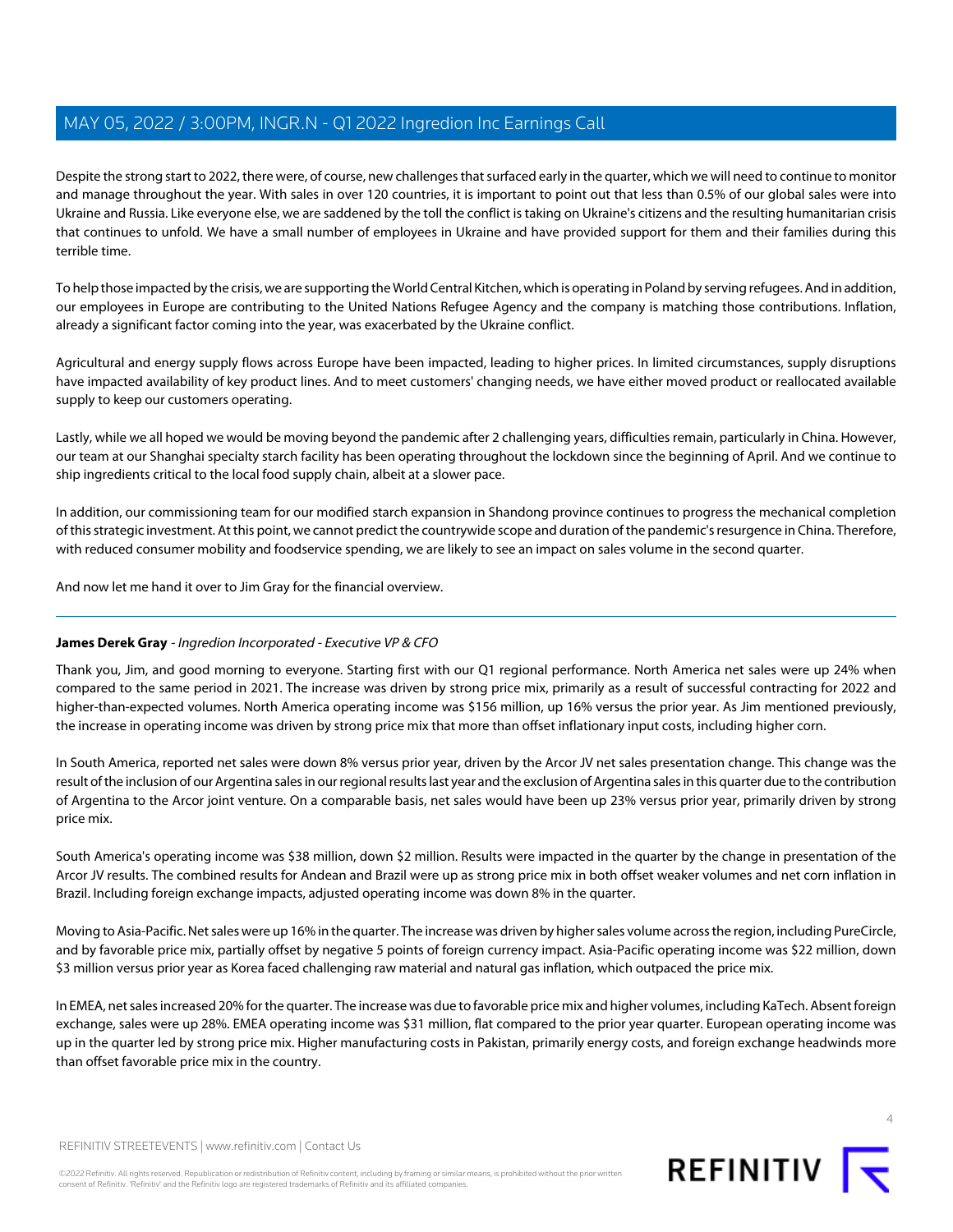Moving to our income statement. Net sales of \$1.892 billion were up 17% for the quarter versus prior year. Gross profit dollars were higher year-over-year while gross margin was 20%, down 170 basis points, mostly attributable to price mix lagging higher corn and input costs, primarily in Pakistan and Korea. Reported operating income was \$210 million and adjusted operating income was \$213 million. Reported operating income was lower than adjusted operating income primarily due to restructuring and acquisition integration expenses. Our first quarter reported earnings per share was \$1.92 and adjusted earnings per share was \$1.95.

Turning to our Q1 net sales bridge. We achieved strong price mix of \$283 million, largely attributable to the pass-through of higher corn costs in each of our four regions, particularly North America and South America. The sales volume increase of \$19 million was driven by volume increases in North America, Asia-Pac and EMEA, including KaTech, partially offset by the impact of the presentation change related to the Arcor joint venture.

On the next slide, we highlight net sales drivers. Of note, foreign exchange was a 2% headwind in the quarter. South America results include the impact of the presentation change of the Arcor joint venture.

Turning to our earnings bridge. On the left side of the page, you can see the reconciliation from reported to adjusted earnings per share. On the right side, operationally, we saw an increase of \$0.12 per share for the quarter. The increase was driven by operating margin increase of \$0.19, partially offset by unfavorable foreign exchange of minus \$0.04 and lower volumes of minus \$0.03.

Moving to our nonoperational items. We saw a decrease of minus \$0.02 per share for the quarter, primarily driven by higher financing costs of minus \$0.04 per share, partially offset by a lower adjusted effective tax rate of \$0.01 a share and shares outstanding impact of a positive \$0.01 per share.

Moving to cash flow. First quarter cash provided by operations was a negative \$52 million. Cash from operations decreased versus prior year, driven by higher working capital usage. Working capital balances were impacted by the pricing increase in net sales, reflecting higher receivable balances and higher corn costs reflected in inventory values as compared to the prior year.

Capital expenditures were \$85 million, up \$17 million from the prior year period due to the timing of spend. We are in line with expectations for new capital commitments in 2022. During the quarter, we paid \$43 million of dividends to Ingredion shareholders and repurchased \$39 million of outstanding common shares.

We are maintaining full year 2022 adjusted EPS range of \$6.85 to \$7.45. This excludes the impact of acquisition-related integration and restructuring costs as well as any potential impairment costs. We expect net sales to be up low double digits, driven by strong price mix, the pass-through of higher corn costs and volume growth on a comparable basis. We expect full year reported operating income to be up significantly as the prior year reflects the impact of the \$340 million net asset impairment charge related to the contribution of the company's Argentina operations to the Arcor joint venture.

And to call out, as I've highlighted on this slide, we expect adjusted operating income to be up low double digits compared to last year, which is an increase to our previous guidance. We have expanded raw material risk coverage to limit volatility in the quarter and for the remainder of the year. While the full impact of inflation is yet to be seen on both input costs and consumer demand, we believe we are well positioned and are reaffirming our guidance.

2022 financing costs are expected to be in the range of \$83 million to \$88 million, reflecting higher foreign exchange losses and incremental borrowing costs. Our anticipated adjusted effective annual tax rate has increased and is expected to be between 28% and 29.5%, reflecting the impact of new U.S. tax regulations, which reduced the company's ability to credit certain foreign taxes. The expected 1% increase will have a negative \$0.10 impact to adjusted full year EPS versus our previous guidance.

Cash flow from operations is now expected to be in the range of \$580 million to \$660 million, reflecting higher working capital investments. We expect greater investment into working capital as net sales grow and we began to rebuild inventories. Capital investment commitments are expected to be between \$300 million and \$335 million, of which approximately \$90 million will be invested to drive specialty growth. We expect total diluted weighted average shares outstanding to be in the range of 67 million to 68 million for the year.

©2022 Refinitiv. All rights reserved. Republication or redistribution of Refinitiv content, including by framing or similar means, is prohibited without the prior written consent of Refinitiv. 'Refinitiv' and the Refinitiv logo are registered trademarks of Refinitiv and its affiliated companies.

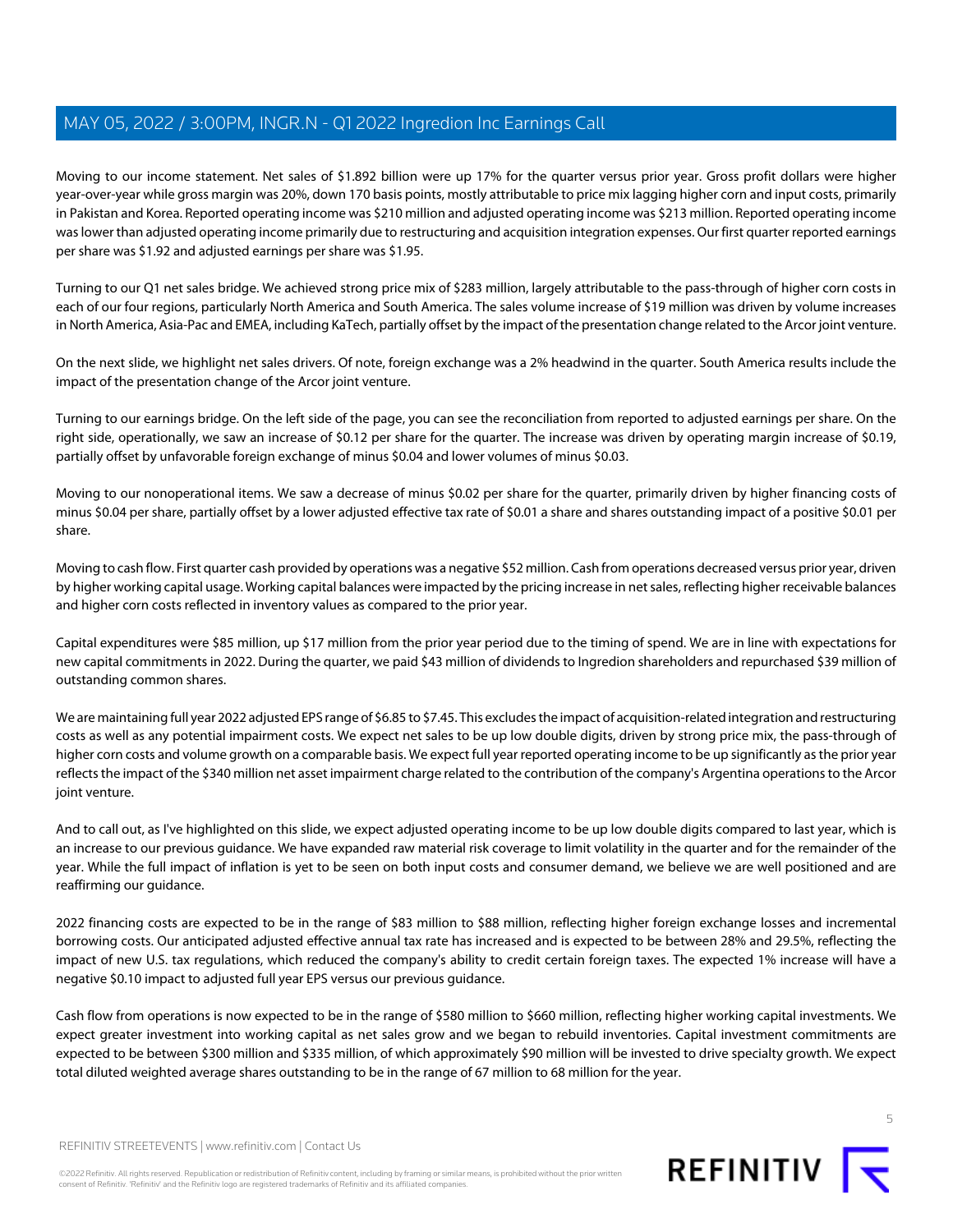In terms of our regional outlook, North America net sales are expected to be up 10% to 15%, driven by favorable price mix and higher volumes. Operating income is now expected to be up low double digits to mid-double digits, driven by favorable product mix and higher volumes. For South America, we now expect net sales to be down low to mid-single digits reflecting the impact of the Arcor joint venture, partially offset by favorable price mix. South America operating income, including the impact of the Arcor joint venture, is now expected to be up low single digits, driven by favorable price mix.

In Asia-Pacific, we anticipate net sales to be up 10% to 15% versus the prior year. We now expect operating income to be flat to prior year, driven by higher corn costs in Korea related to the Ukraine conflict. For EMEA, we expect net sales to be up 10% to 15%, which includes KaTech, and operating income to be up low single digits, driven by favorable price mix. For the second quarter of 2022, we expect total net sales to increase low double digits and operating income growth to be relatively flat when both are compared to prior year.

That concludes my comments, and I'll hand it back to Jim.

#### **James P. Zallie** - Ingredion Incorporated - President, CEO & Director

Thanks, Jim. Before concluding, I would like to let everyone know that on May 11th, we will be publishing our 2021 sustainability report. We look forward to sharing more with you about our continued progress against our 2030 All Life commitments. For more on our purpose-driven commitment to healthy and sustainable growth, you can also access my message to shareholders in our annual report, which was released on April 7.

In summary, Ingredion had a very strong start to 2022. We grew our top and bottom line during the quarter despite significant inflation, all while advancing our strategic pillars and executing against our Driving Growth Roadmap. While the rest of the year will no doubt bring new challenges, our team stands ready to take these head on as we continue to operate with an owner's mindset and adapt and engage each day to create value for our stakeholders. We look forward to delivering a year of meaningful growth.

And now let's open the call for questions.

#### **QUESTIONS AND ANSWERS**

#### <span id="page-5-0"></span>**Operator**

(Operator Instructions) And our first question comes from the line of Ben Theurer from Barclays.

#### **Benjamin M. Theurer** - Barclays Bank PLC, Research Division - Head of the Mexico Equity Research & Director

Jim and Jim, congrats on the strong start to this year. First question is -- and I remember you gave us an outlook a few months back in regards to how you think about profitability and just growth evolving throughout the year. And if I remember right, it was talked a lot about the first half actually being a little weaker within the year and then the second half to be the one that looks better.

Now obviously, a lot of things have changed since February since we talked in your presentation at CAGNY. Can you give us an update on how you feel about the cadence throughout the year and how you think about the need to potentially look into further pricing actions, just given how the grain cost environment or corn in specific has changed in the last 2 months?

#### **James Derek Gray** - Ingredion Incorporated - Executive VP & CFO

Sure. Ben, let me take the first part of the question just in terms of how the profit lays out for the year. And then maybe we can take a little bit more, expand on that second question in terms of kind of in-year pricing actions. So just -- what we had laid out is that -- and when we looked at really



6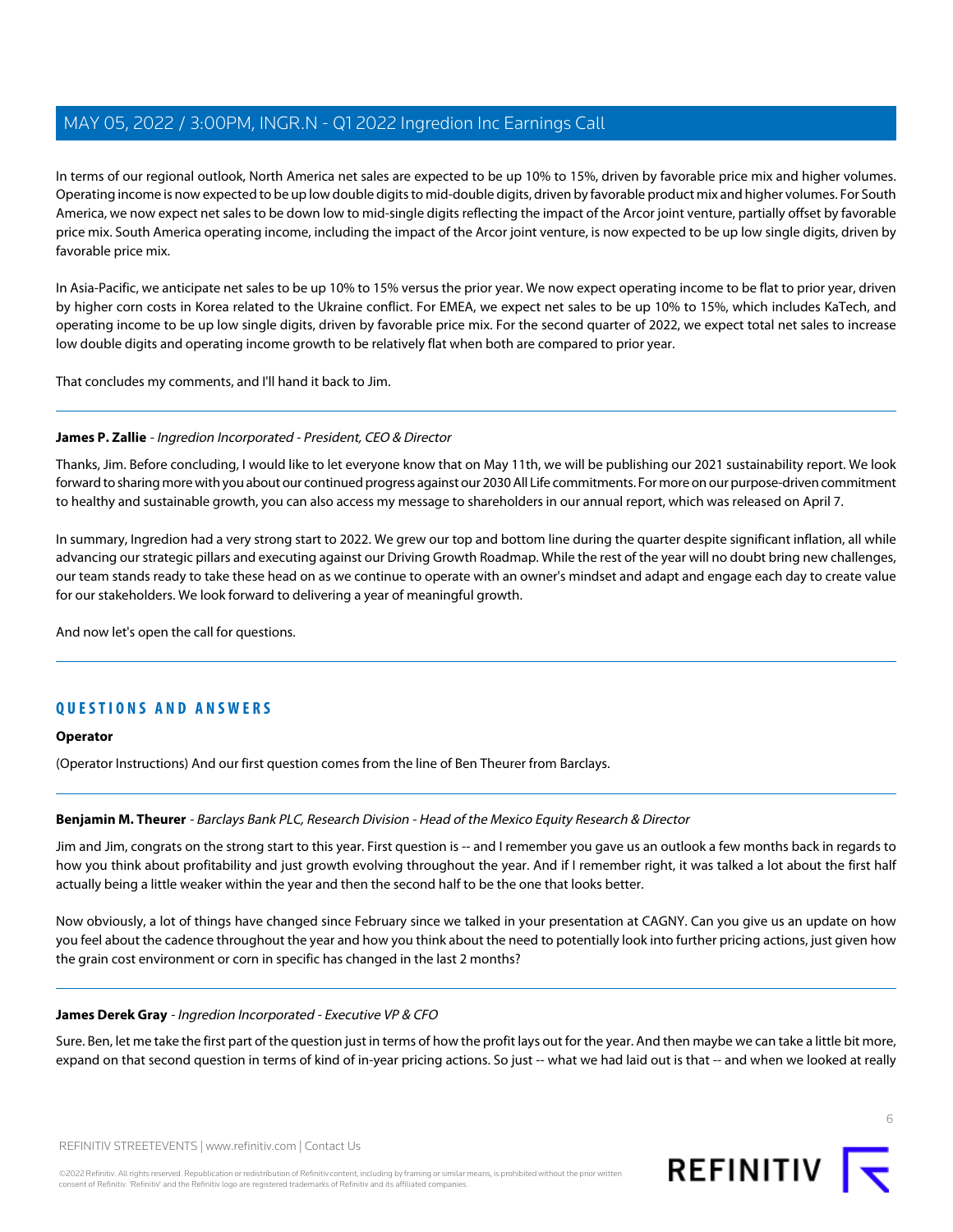the first half of 2022, lapping the first half of 2021, coming out of Delta, we really had a strong spring in 2021, so a lot of volume recovery, the first time people are out and about, a lot of foodservice volume recovery. And we saw that in multiple regions.

So we knew that coming into this year. However, we also had a challenge that we had to catch up on some of our annual pricing to cover how costs of corn had risen in last year. So putting all those together, we really looked at first half and thought that we would have somewhat modest profit growth versus the lap. When we look to the second half of 2022, we knew that the pricing -- new pricing levels would carry through. And we had generally had experienced higher corn costs in the second half of 2021.

Looking forward to 2022, we had factored that layout of the corn into our outlook. I would say that maybe what's changed just is that we've been a bit more expansive on our coverage of both our gross corn hedges as well as introducing new hedges in terms of co-products. And that, I think, is dampening the impact that we would expect in the second half of this year from how corn futures have really run up since the Ukraine-Russia conflict began.

#### **James P. Zallie** - Ingredion Incorporated - President, CEO & Director

And then as far as the ability to price through in-year inflation, which we anticipate we will continue to see, we have worked diligently with customers through our pricing centers of excellence to increase the flexibility in those contract terms. And that gives us the ability to pass through certainly the increases we're seeing in freight and fuel charges to customers. And so we feel more confident to be able to navigate those increases in-year. And those increases are now a matter of routine to be able to put those through within the year. And that's what we refer to as the dynamic pricing as opposed to everything, it's an all-or-nothing as it relates to contracting.

#### **Benjamin M. Theurer** - Barclays Bank PLC, Research Division - Head of the Mexico Equity Research & Director

Okay. Perfect. That was very clear. Thank you very much. And then my second question, just if you could give and share a little more detail about the pea protein isolate production ramp-up and what you've been seeing maybe into April then and into May. I mean you've nicely laid out the cadence from the end of last year until the end of March. But just to get an understanding on how you've been doing further and what your expectations are for that particular contribution in 2022 and what you're seeing on the demand side for plant-based.

#### **James P. Zallie** - Ingredion Incorporated - President, CEO & Director

Sure. So I think it's important just to remind everyone that we have two facilities: one is in South Sioux City, Nebraska, which produces pea protein isolate; and the other facility produces pulse-based flours, a range of those pulses, flours and concentrates and specialty concentrates in Vanscoy, Saskatchewan. Both facilities are operating well. The facility that we were referring to in quarter 4 that had typical plant start-up issues was the pea protein isolate facility in South Sioux City. And anytime you start up a new facility, especially a protein facility to get control of all of the parameters to be able to produce reliably the highest-quality food-grade material, a lot of details have to be managed concurrently.

And the team has worked incredibly diligently to systematically do all that they need to do to improve first-time quality for the highest-grade food-grade pea protein isolates, which sell for the highest average selling price, also to improve the yields of the protein that we extract from the peas, and every percent is worth a lot of money in relationship to that, and to increase just the overall production of food-grade salable pea protein isolate. And we've seen just a steady increase in all of those attributes since we spoke to you last. From the month of December, for example, we've seen significant increases and a tremendous increase in output.

But not only that, in order for our commercial teams to be able to commit to customers the volume that they want to purchase from us, from the robust pipeline we have, there needs to be that confidence in that production and a sufficient amount of inventory that we have to build. We've done all of that. And so that's why the sales have actually begun to ramp up as well. So we have momentum where the production is meeting now with the commercial demands. And we're hopeful that, that's going to continue because we do see a very robust demand outlook for plant-based proteins. The Vanscoy facility also continues to run very well. And again, we have a bullish outlook on the flours and concentrates from that facility.

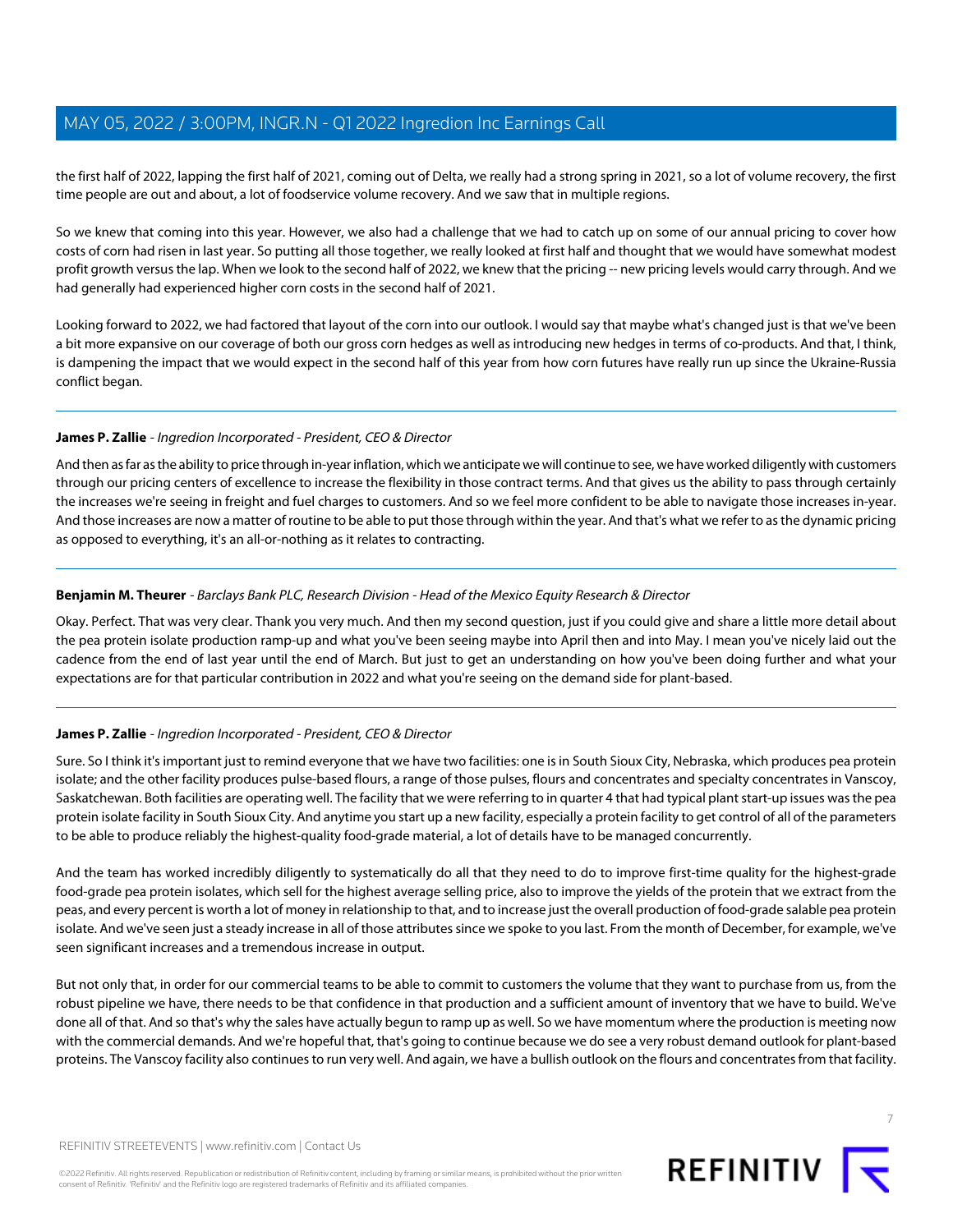#### **Benjamin M. Theurer** - Barclays Bank PLC, Research Division - Head of the Mexico Equity Research & Director

Perfect. Thank you very much.

#### **James Derek Gray** - Ingredion Incorporated - Executive VP & CFO

Ben, let me just add. I mean I know that we had put out a kind of an improvement in the operating loss. And we're still really expecting at least a \$10 million improvement year-over-year as we're looking at our plant-based protein kind of business unit, just feeling pretty good about it right now.

#### **Benjamin M. Theurer** - Barclays Bank PLC, Research Division - Head of the Mexico Equity Research & Director

Yep.

#### **Operator**

<span id="page-7-0"></span>Thank you. Our next question comes from the line of Ben Bienvenu from Stephens. Your question please.

#### **Benjamin Shelton Bienvenu** - Stephens Inc., Research Division - MD & Analyst

Hey, thanks good morning.

#### **James Derek Gray** - Ingredion Incorporated - Executive VP & CFO

Hey Ben.

#### **James P. Zallie** - Ingredion Incorporated - President, CEO & Director

Good morning Ben.

#### **Benjamin Shelton Bienvenu** - Stephens Inc., Research Division - MD & Analyst

I want to ask, within the updated guidance that you provided by geography, you touched on volume expectations across a handful of geographies. Could you kind of take us around the world and talk about what you're seeing in terms of volume demand and your expectation for the layout for the balance of the year and maybe the things that we should be monitoring with respect to geopolitical uncertainty and inflation and how that might impact the volume demand dynamics in your business?

#### **James P. Zallie** - Ingredion Incorporated - President, CEO & Director

I'll try to take a shot at that and then Jim will add some color commentary.

#### **James Derek Gray** - Ingredion Incorporated - Executive VP & CFO

And I'll cover South America just because it's a little tricky...

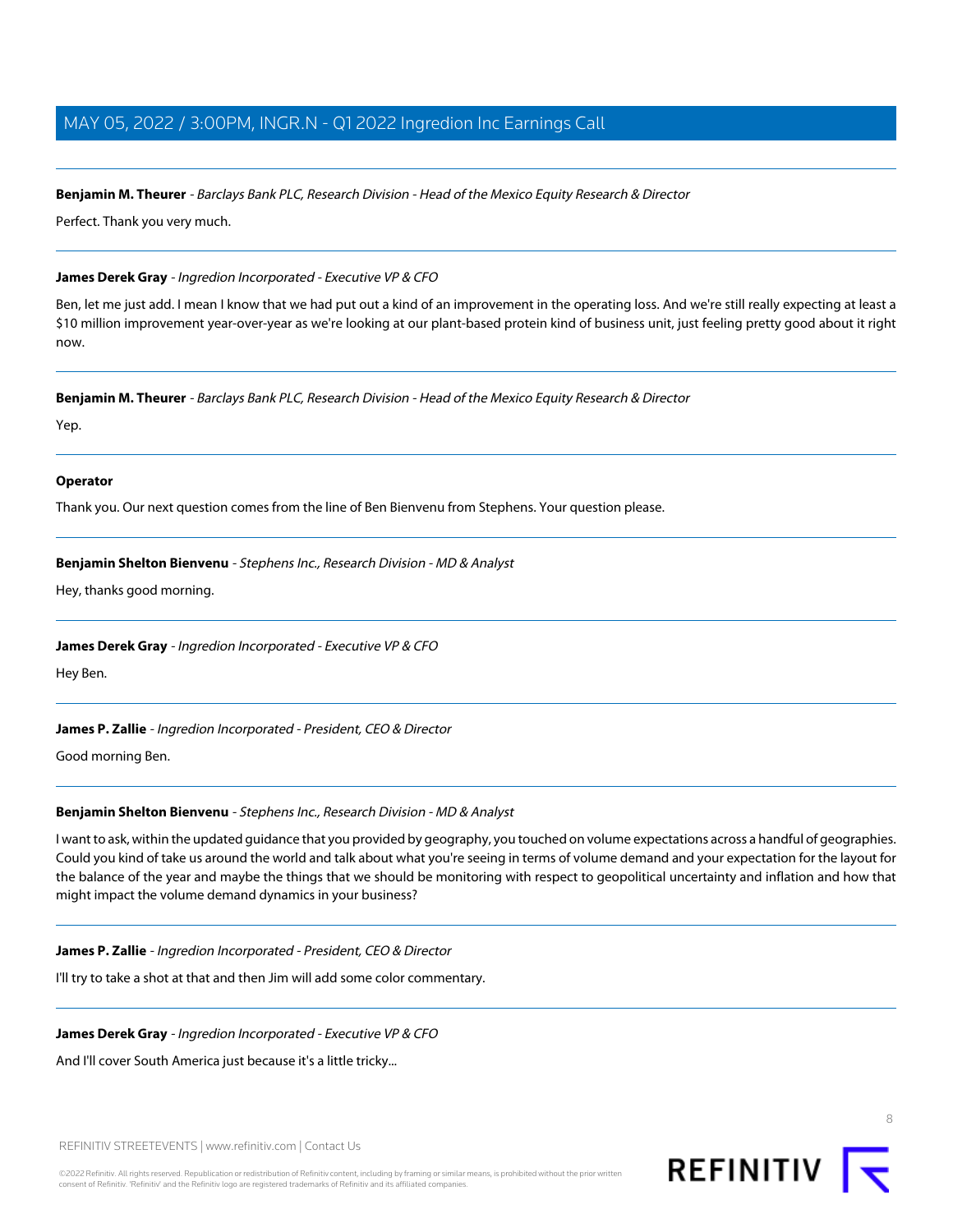#### **James P. Zallie** - Ingredion Incorporated - President, CEO & Director

It's a little tricky in relationship to the Arcor JV, yes. So first of all, North America, we're seeing still very strong demand throughout all of North America. And again, we can sell everything that we produce and logistically be able to supply with a very strong order book going forward. And I believe that's going to continue certainly through the end of the summer. That's my own view related to the fact that we see a strong consumer, and we just see strong demand overall with foodservice being very strong as well.

As it relates to South America, very strong demand in the Andean region and exceptionally strong pricing. In Brazil, volume was a little weak in the quarter. And we are watching that because inflation is really rearing its head again in Brazil. And there's less government stimulus and they're raising interest rates to try to curb inflation. And we're a little bit cautious on the outlook in relationship to Brazil volumes, even though we think some of the volume softness in quarter 1 was related to just a pretty cool weather pattern down in Brazil in quarter 1. So we think that will improve.

From Asia-Pacific standpoint, obviously China is the watchout. The COVID lockdowns will definitely impact and are impacting consumer mobility and foodservice demand. And so we think volumes there may be challenged, at least in the second quarter, but should see a bounce-back, assuming COVID settles. But we have to also watch obviously the logistics issues around just being able to get product in and out of the country and also within country. The rest of Asia looks actually very strong. Our ASEANI business looks very strong. Our tapioca business looks very strong. Our rice-based business looks very, very strong. So overall, the rest of Asia, the watchout is China.

And in EMEA, similar for the European perspective to the United States, the outlook for demand is very strong. At least again, we would say through the end of the summer, that's where we kind of -- we think have visibility. Pakistan demand also looks solid. But the watchout there is corn prices and energy prices basically. So Jim, do you want to add some comments maybe on South America just in relationship to Arcor and the JV?

#### **James Derek Gray** - Ingredion Incorporated - Executive VP & CFO

Yes, I just want to make sure that in the presentation for Q1 and as we go into Q2 and then less so to Q3 that the segment is going to just be the reported volume. And so as the Argentina volume and net sales have come out of this year, it's still in the base for next year. And so the reported numbers will always be reflecting that. And then we'll help you with what we think the comparable net sales growth is to that point. So hopefully, that's laid out in the presentation and noted in the footnotes.

#### **James P. Zallie** - Ingredion Incorporated - President, CEO & Director

So Ben, was that helpful?

#### **Benjamin Shelton Bienvenu** - Stephens Inc., Research Division - MD & Analyst

Very, very. Thank you. That helps us kind of get additional context on what's going on. I want to ask, you covered the pea protein isolate, how production is ramping. I think both Jim and you covered how the operating loss dynamic is improving as we move through this year and into next year. Could you give us an update, too, on PureCircle? It sounds like pea protein isolate is going well in terms of recovering operating losses and getting to scale. How is recovering operating losses and improving profitability at PureCircle going? And that's all I have. Thanks so much.

#### **James P. Zallie** - Ingredion Incorporated - President, CEO & Director

Yes. Thank you, Ben. We are extremely happy with the progress we're making at PureCircle. PureCircle results for the first quarter were in line with our expectations, delivering double-digit net sales growth and positive operating income for the full quarter. We expect PureCircle to have year-over-year growth in net sales and operating income in 2022 as well as positive operating income for the full year of 2022. For Asia-Pacific operating income, we are indicating that to be up high single digits, which anticipates a \$6 million to \$8 million improvement for PureCircle's bottom line.

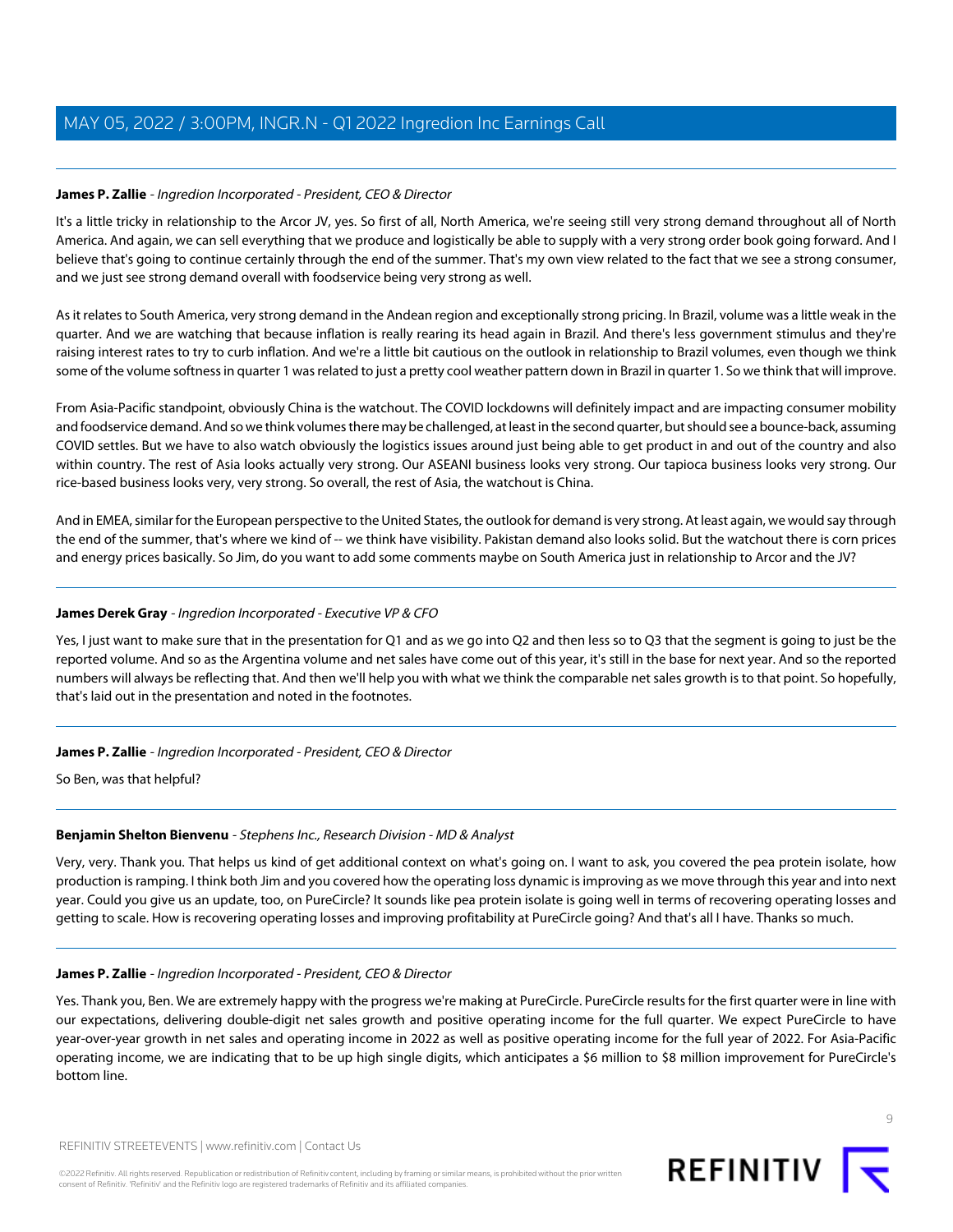So again, it's really a tremendous turnaround story of a business that we bought that was distressed that had a great product line, great technology, great intellectual property, and that we are really leveraging it and we're making significant investments right now to expand capacity of the highest-value products that PureCircle produces just based on the bullish prospects that we have for sugar reduction.

#### **Benjamin Shelton Bienvenu** - Stephens Inc., Research Division - MD & Analyst

That's great, thanks so much.

**James Derek Gray** - Ingredion Incorporated - Executive VP & CFO

Thanks Ben.

#### **Operator**

<span id="page-9-0"></span>Thank you. Our next question comes from the line of Ken Zaslow from BMO, your question please.

**Kenneth Bryan Zaslow** - BMO Capital Markets Equity Research - MD of Food & Agribusiness Research and Food & Beverage Analyst

Hey, Good morning guys.

**James Derek Gray** - Ingredion Incorporated - Executive VP & CFO

Hi Ken.

#### **Kenneth Bryan Zaslow** - BMO Capital Markets Equity Research - MD of Food & Agribusiness Research and Food & Beverage Analyst

This environment was probably a little bit more shocking as an external shock to the environment. When you kind of think about how you navigated this environment, does it give you more or less or no change to your ability to hit your long-term growth targets as you laid them out back at CAGNY?

#### **James P. Zallie** - Ingredion Incorporated - President, CEO & Director

Well, I think you continue to -- when you're working in an environment like this, collectively, as a multifunctional-faceted business, people continue to develop stronger and stronger muscles to be able to navigate the dynamics. And again, as it relates to some of the things that we did collectively with our customers in relationship to contract terms and conditions, being able to determine how to navigate supply chain issues and how we provide that outlook, we feel confident we can navigate complex dynamic environments, given what we have already been through, along with the \$700 million of capital investments that we featured at CAGNY in relationship to all of our growth platforms and the fact that we're seeing those deliver in the case of PureCircle, which I just spoke about.

The promise that we still see with plant-based proteins, the growth in texturizers, which has to do with the investments that we've made in starch-based texturizers and the diversification beyond corn with the strength in tapioca, rice, potato. So from a standpoint of all of that being taken into account with the long-term outlook that we have, we are more -- we're every bit as optimistic as we were as it relates to what we just said at CAGNY in February.

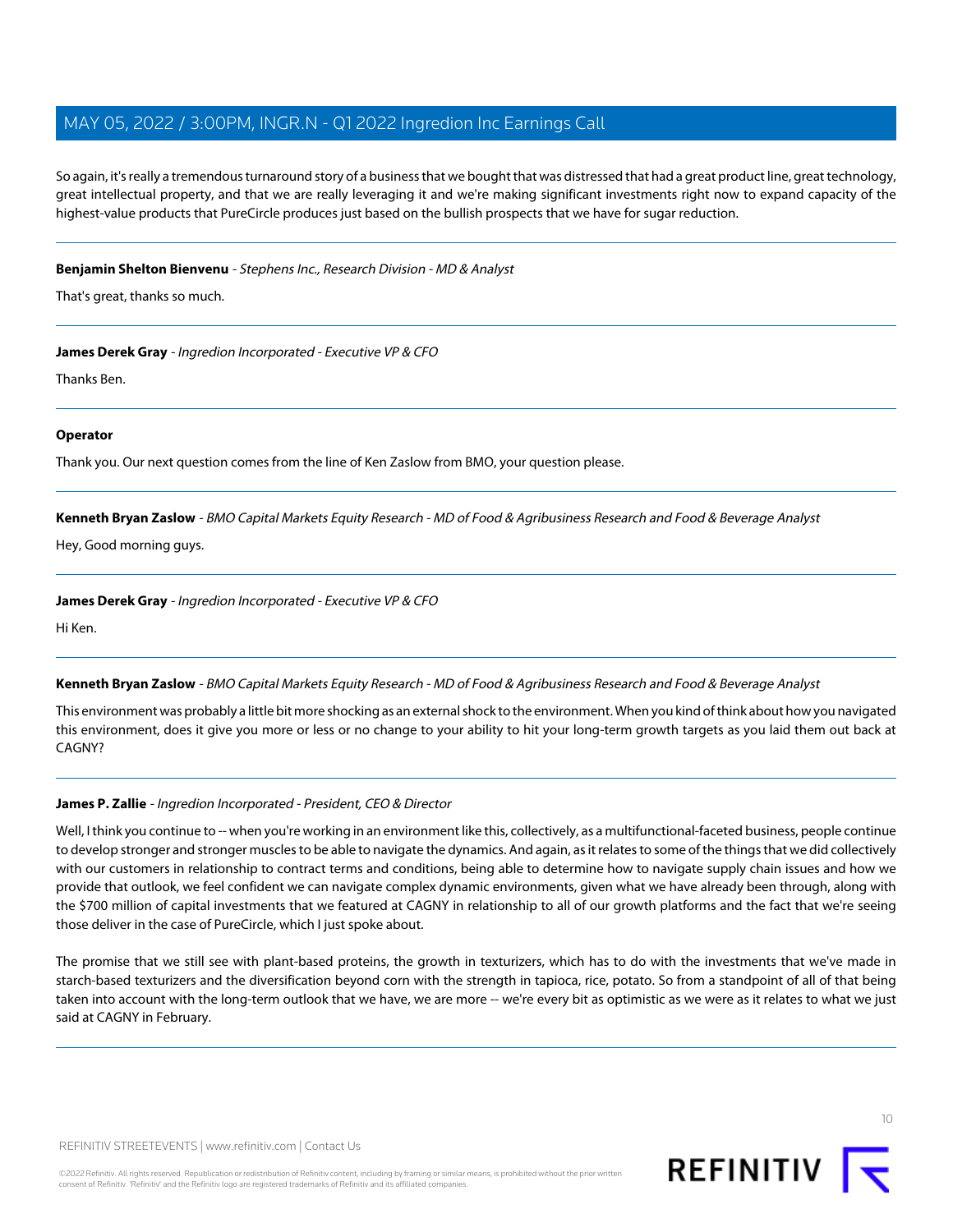#### **James Derek Gray** - Ingredion Incorporated - Executive VP & CFO

Yes. Ken, let me just add, right, because obviously corn went up a lot in 2021, 20%, 25%. And so sometimes we get questions from investors like, "My gosh, I mean, will you be able to put that type of pricing through? That seems extraordinary relative to what we're hearing about inflation rates being lower for other types of inputs or services." So look, our customers understand that rising agricultural costs are a significant cost component of our products. And that needs to be passed through in our pricing.

And just to remind everyone, the cost of our ingredients relative to the total cost of the packaged food or beverage usually represents a very small percentage. And our ingredients play really an indispensable role that impacts both product quality, texture and taste, right? So there's high value relative to a lower cost of the ingredient. And so customers tend to understand like, "Well, yes, there's a raw material component here, be it tapioca or corn or something, and that moves every year, and Ingredion is going to bring to us a very clear communication on that."

I think on top of that, what we've done recently through our pricing centers of excellence and looking at the environment that Jim just mentioned is really segment our customers based upon their strategic long-term value creation opportunity to us and adjust contract terms and conditions to be able to react more flexibly to the current inflationary environment. And I think that refined approach -- look, we're in the first, second steps of this, but that refined approach is showing up in our strong price mix. And I think that is a capability that we're building that's going to be just very complementary to the long-term investments that we put forward on specialty.

#### **James P. Zallie** - Ingredion Incorporated - President, CEO & Director

And lastly, what I would just say to build on what Jim just said is what's important to remember is that the value propositions that are inherent in the ingredients we supply do enable affordable formulating. So for example, right now, what we're seeing is increased demand for specialty starches to replace expensive milk and dairy proteins, which have accelerated greatly in price. So from a standpoint of the value propositions that are inherent, from an affordable formulating standpoint, in an inflationary environment, our customers are coming to us looking for the unique functionality and the ability to either replace or extend more expensive ingredients.

#### **Kenneth Bryan Zaslow** - BMO Capital Markets Equity Research - MD of Food & Agribusiness Research and Food & Beverage Analyst

Great. I'm going to ask a follow-up to this. If I think about it -- I don't know if this is a fair question, but I'm going to try it anyway. If you go back 2 or 3 years ago before you had this pricing centers of excellence, what type of pricing do you think you would be able to have gotten in this environment?

And then when you go into 2023, how much more do you think that you would have been able to get, given this whole change in environment? And is it enough to offset the rise of input costs? So it's past, present and future on your pricing model and how that plays out. And then I'll leave it there, and I appreciate it.

#### **James P. Zallie** - Ingredion Incorporated - President, CEO & Director

Well, Jim and I are going to tag team on this answer. What I just wanted to say is that as it relates to pricing, it's something that I think a lot about. Because when I started into this role, in my first 3 years, we endured and had to offset more than \$950 million of foreign exchange headwinds through pricing. So for us as a company, the ability to price through and offset foreign exchange devaluation was critical before inflation reared its head.

So we took the progress that we made there and formalized it in anticipation of inflation but to become even better ahead of inflation by formalizing the pricing centers of excellence. So I think that we were, out of necessity, needing to be proficient with pricing, formalizing and standing up and sharing best practice across regions with pricing centers of excellence and then advancing that through renegotiation of customers' supply terms and conditions, this past year has really, I think, put us in good stead. And Jim, did you want to add anything to that?

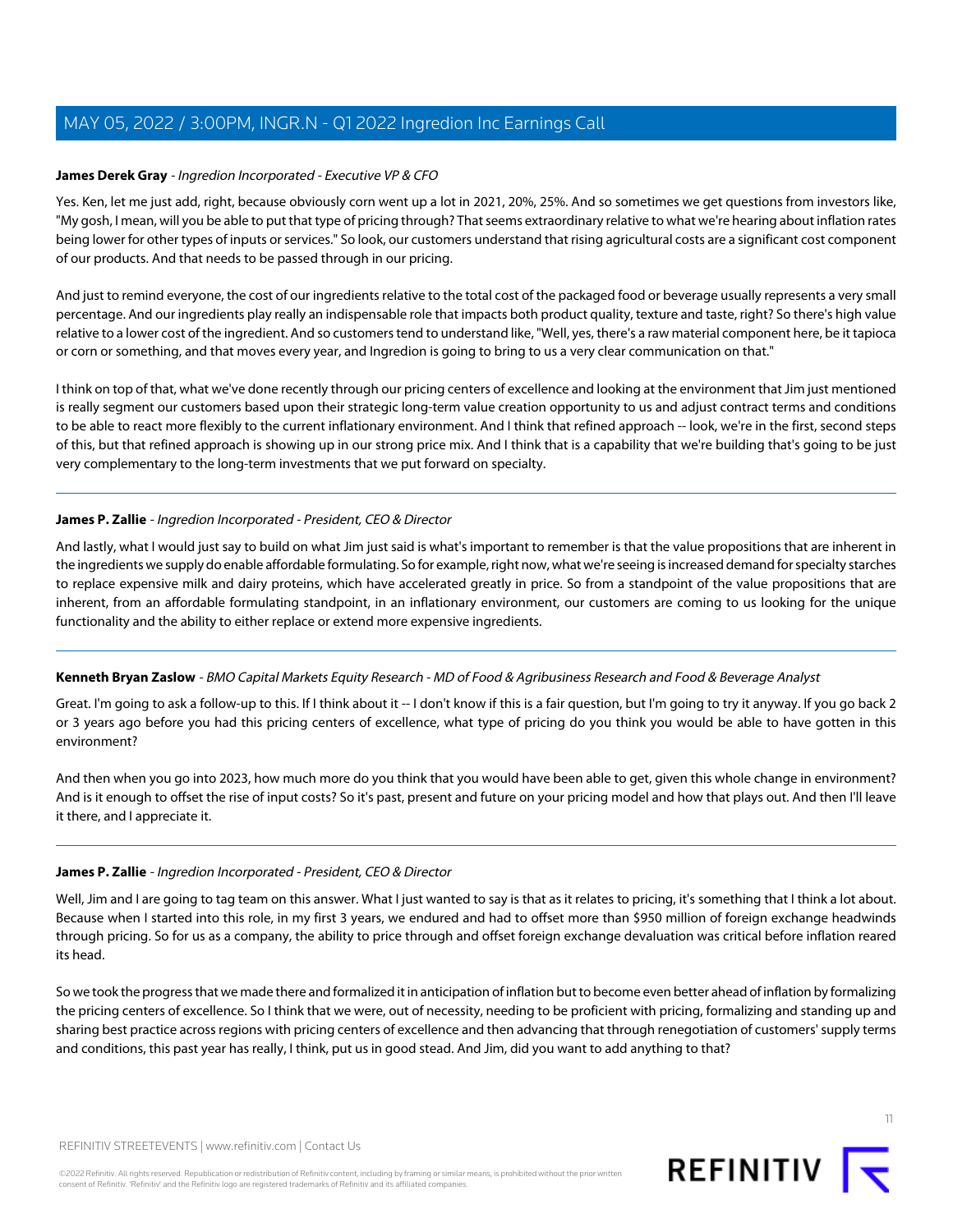#### **James Derek Gray** - Ingredion Incorporated - Executive VP & CFO

I would just say that, hey, Ken, if you look back 3 years -- I mean, it's tough to quantify, right? But if you look back 3 years and you just said, "Each sales team came to a customer relationship and had precedent, right? This is where we've been. This is the change in corn." And really, what is now the approach is a holistic approach across the portfolio, saying, "What product do we have available? And which customers are going to be the longer term -- in the longer term, creating more value for us and for them?" And that's where we're both going to price as well as allocate product. So we're just inserting, I think, a layer where we just look holistically across the product line and all of the customer demand and then basically finding the fairest way to allocate that product.

#### **Kenneth Bryan Zaslow** - BMO Capital Markets Equity Research - MD of Food & Agribusiness Research and Food & Beverage Analyst

Great. I appreciate it. Thank you

#### **James P. Zallie** - Ingredion Incorporated - President, CEO & Director

Thank you Ken.

#### **Operator**

<span id="page-11-0"></span>Thank you. Our next question comes from the line of Robert Moskow from Credit Suisse, your question please.

#### **Robert Bain Moskow** - Crédit Suisse AG, Research Division - Research Analyst

Hi. My apologies if you might have answered this already. But I remember at the end of last year, you had some numbers about capacity utilization in the industry and how it had improved substantially with a rebound in foodservice demand. Do you have an update on where you think it is right now? I would imagine it's only getting better. And is that also giving you more confidence about pricing power for the future?

#### **James Derek Gray** - Ingredion Incorporated - Executive VP & CFO

Rob, I'll just note kind of two trends that I think continue. So one, overall in terms of wet mill grind, there continues to be a demand for kind of industrial either glucose or syrups and that, really as feedstocks into sustainable needs. And that's been a trend that continues to go and is actually probably even more stimulated during the last year, during 2021 that's kind of pushed towards sustainability, and it's up, right? There's also now -- I mean, there's going to be summer demand for ethanol, right? So the administration went out and kind of allowed ethanol to be sold throughout the summer. So that's going to pull off of the wet mills at least.

And then very specifically to the types of food and beverage ingredients that we sell, I do think that you're still seeing a nice strong pull from just syrup, right, just honestly, as you've expanded all of these food service outlets. And not just the restaurants that we talked about last year, but every sporting venue, all the universities are back, your educational -- kids in high school are back in school, at schools, on-premise. And you're seeing, I think, that fleshes out really what we used to talk about in terms of limited consumer mobility. Consumer mobility is fully back. And that's in U.S. as an example, but we're actually seeing that in other countries as well, except for China.

#### **Robert Bain Moskow** - Crédit Suisse AG, Research Division - Research Analyst

Right. Okay. So no numbers that you can share at this point? Do you think you can give us one at some point during the year on utilization?

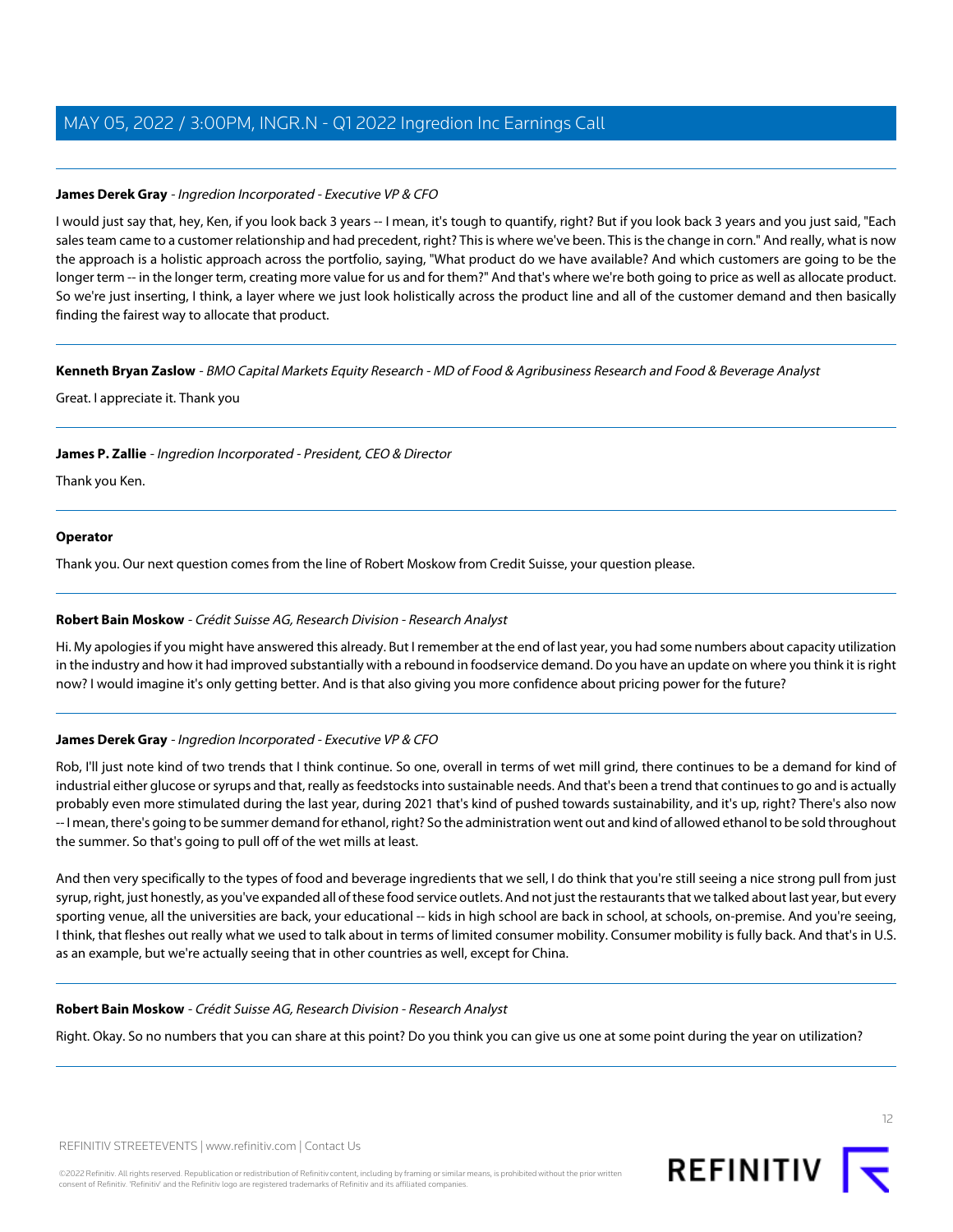## **James Derek Gray** - Ingredion Incorporated - Executive VP & CFO Yes, probably better mid-year. Yes, just to get a read on that, right?

**Robert Bain Moskow** - Crédit Suisse AG, Research Division - Research Analyst

Okay. That's it for me.

**James P. Zallie** - Ingredion Incorporated - President, CEO & Director

Thank you Rob.

#### **Operator**

<span id="page-12-0"></span>Thank you. Our next question comes from the line of Adam Samuelson from Goldman Sachs, your question please.

**Adam L. Samuelson** - Goldman Sachs Group, Inc., Research Division - Equity Analyst

Hi thanks. Good morning everyone.

**James P. Zallie** - Ingredion Incorporated - President, CEO & Director

Hi Adam.

#### **Adam L. Samuelson** - Goldman Sachs Group, Inc., Research Division - Equity Analyst

Just a question, sort of got touched earlier, but thinking about maybe the non-corn inflation dynamics and maybe how those may have accelerated year-to-date since some of your major contracting, thinking specifically in North America on the energy side, whether it's natural gas or coal-powered energy, freight with diesel prices and some of the surcharges that would flow through there, just how you think about those as you go through the balance of the year.

#### **James P. Zallie** - Ingredion Incorporated - President, CEO & Director

Well, I think that's part of that dynamic in-year pricing flexibility that we have built into many of our contracts, specifically the ability to price through increases in diesel that you referred to or packaging and supplies to some degree. So yes, we're watching that very closely, but we can pass through in-year portions of that, those increases.

#### **James Derek Gray** - Ingredion Incorporated - Executive VP & CFO

Yes. Hey, Adam, it depends on which kind of energy source you're talking about. So if it's oil, oil is going to obviously work through in terms of fuel costs. And probably, the largest dollar exposure we have is just what are those fuel surcharges that come through from either trucking or from rail. Our vendors have those established. They usually have triggers when we pass through those. And we have also worked really diligently, at least in markets like the U.S., where we have exposure on the freight cost to the customer, to make sure that we specifically have fuel surcharges identified in our contract terms.

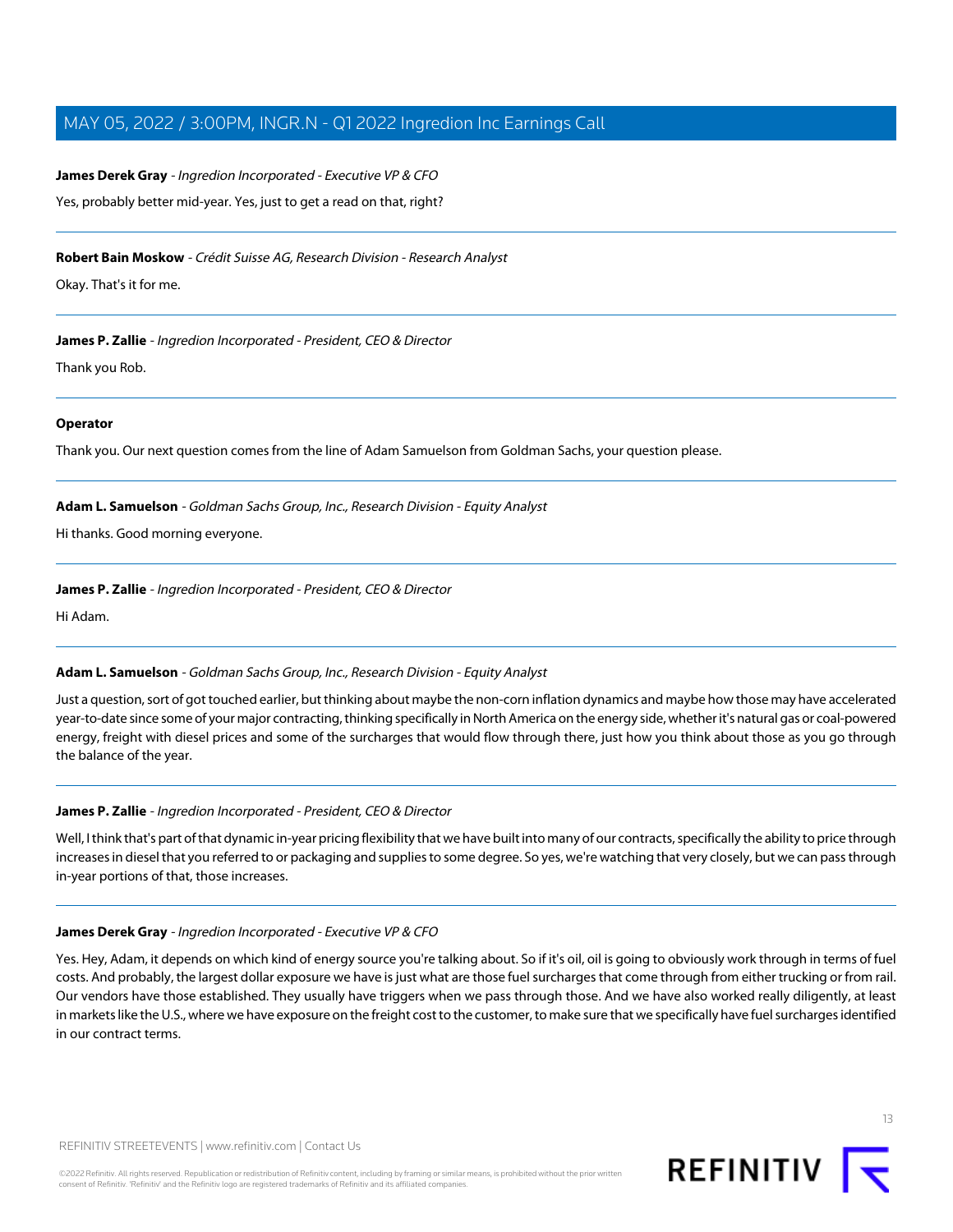I think secondarily or maybe even tertiary is some modest impact to maybe some chem costs, maybe some plastic packaging costs. But really then, the other side of the complex is really nat gas. And obviously, we use nat gas in a number of our facilities within North America as well as elsewhere. And generally, we have a policy where we are pretty well hedged in the prior year before we get into the fiscal year with regard to what our gas usage needs are. So really, not as concerned about the conversion cost of the energy because we were very hedged. And obviously then, as we look forward to 2023, that's one consideration that I think every company will face as they're thinking about their fiscal '23.

#### **Adam L. Samuelson** - Goldman Sachs Group, Inc., Research Division - Equity Analyst

Okay. That's really helpful. And then maybe just switching gears on capital allocation, I mean, you did buy back a little bit of stock in the quarter. Just talk about the M&A landscape. And are you seeing opportunities on the specialty ingredient side for more bolt-ons, maybe things like KaTech, PureCircle? Or is there anything maybe a little bigger that might be in the pipeline and how that would sit today?

#### **James P. Zallie** - Ingredion Incorporated - President, CEO & Director

Yes. Jim, do you want to take the buyback?

#### **James Derek Gray** - Ingredion Incorporated - Executive VP & CFO

Yes. Hey, Adam, so one of the things that we are really committed to is thinking about total shareholder return. Clearly, we have a dividend, and we've been very clear about our dividend payout, right around 40%. We look at our dividend relative to our adjusted EPS expectations as we go forward.

And then also, look, to the extent that we have room in our balance sheet and we're looking at our anticipation for strategic cash flow, we are going to consider repurchase when we think it's a very attractive return to shareholders. I don't think that precludes us at all nor takes away anything from how we're looking at our M&A.

#### **James P. Zallie** - Ingredion Incorporated - President, CEO & Director

Yes, not at all. And in fact, it shouldn't be misinterpreted as an alternative to pursuing M&A as our -- one of our top priorities as it relates to our capital allocation. Clearly, we have shown a commitment to invest in the business organically for growth. But equally, we're always looking for opportunities to enhance the portfolio capabilities, geographic breadth and just again, the inherent value propositions of the five growth platforms with M&A.

So what I would say is that M&A is still a very important priority for us as a business, and it will remain so. That all being said, we will remain financially disciplined to make sure that we can create value for shareholders. But we're not discouraged by the M&A landscape. We see opportunities out there. We're actively pursuing them. But we'll be disciplined in our approach.

**Adam L. Samuelson** - Goldman Sachs Group, Inc., Research Division - Equity Analyst

I really appreciate all of the color. I will pass it on. Thank you

**James P. Zallie** - Ingredion Incorporated - President, CEO & Director

Thank you.

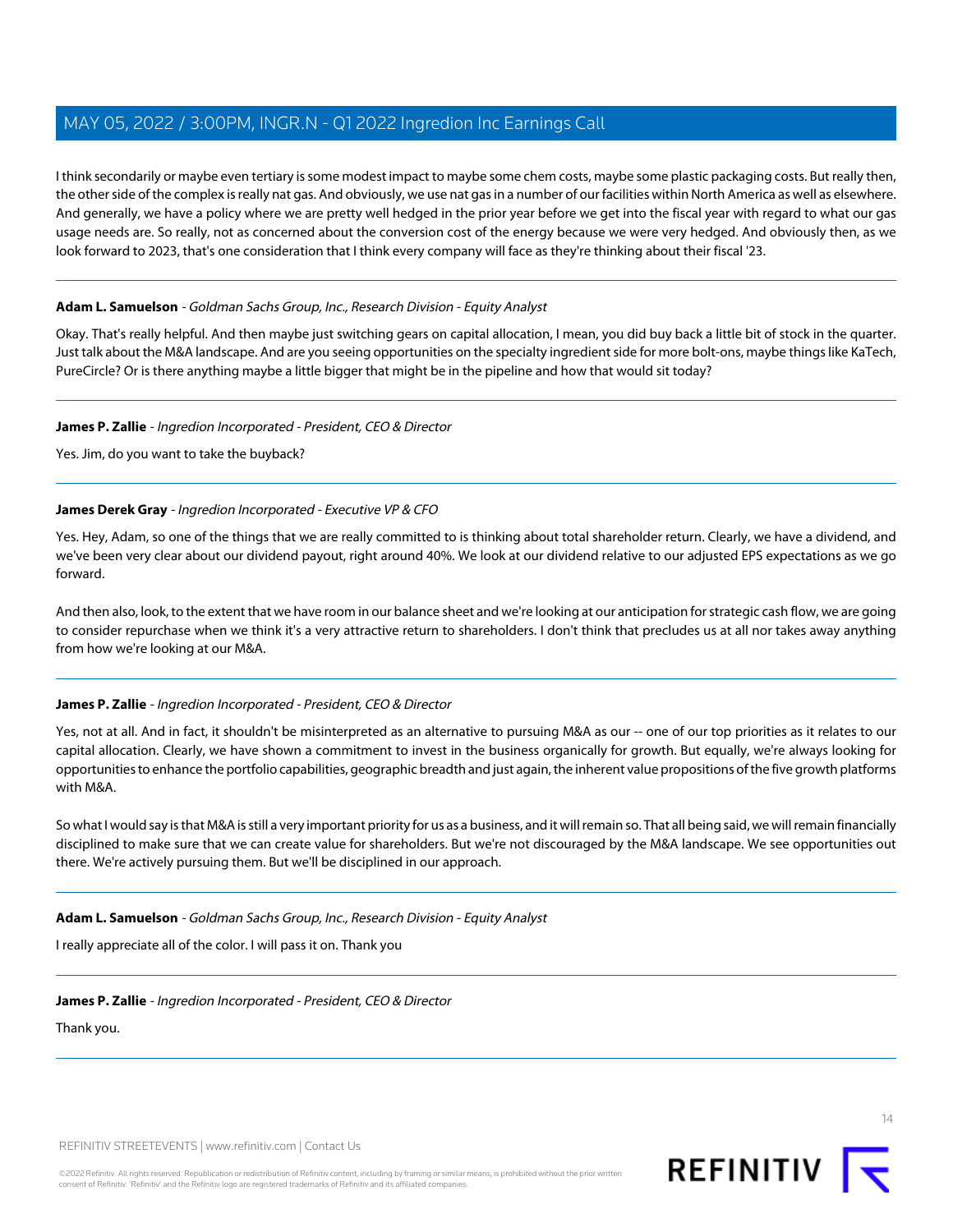#### **Operator**

Thank you. Our next question comes from the line of Seth Goldstein from Morningstar, your question please.

#### <span id="page-14-0"></span>**Seth Goldstein** - Morningstar Inc., Research Division - Equity Analyst

Hi, good morning everyone. Thank you for taking my question. Just had a quick clarification -- a quick clarification on the new updated pricing. And I appreciate all the details so far. How often do the prices reset to your customers?

#### **James Derek Gray** - Ingredion Incorporated - Executive VP & CFO

It's a great question, Seth. Generally, around the world, we are looking at pricing that's anywhere between like a 3- to 6-month type of horizon. And that's usually because our teams are looking out and saying, "Hey, how far out can they secure corn?" We know and we have a lot of discussion around the North America business, and particularly the U.S./Canada business, where a large number of our customers represents a little bit less than half of our revenue is on an annual contract basis. And so that's why it's important for us to talk about, "Hey, did corn go up?" And when we reset our contracting season, which is in the fall, that's where we're reestablishing the new price points that are recognizing the cost of corn that occurred within that year.

#### **Seth Goldstein** - Morningstar Inc., Research Division - Equity Analyst

Okay, great. I appreciate that detail. And then for the customers who are switching to your starches as a substitute for things like dairy products, are these specialty starches they're buying? And is this something where they can easily shift back and forth? Or do they have to reformulate the entire product to switch to your starches?

#### **James P. Zallie** - Ingredion Incorporated - President, CEO & Director

Typically, we have developed recipes that guide customers on how to either extend their products with our ingredients. They are specialty ingredients. They are the higher-margin specialty starches. And that's one of the things that we saw in the quarter is a very strong specialty mix as well.

So it's something that has already been demonstrated that we work through our technical service teams with customers on, say, quick recipe reformulation. And customers are more receptive than ever, given the concerns about inflation and the outlook but also just about reliable supply of ingredients right now to work to reformulate with us.

#### **Seth Goldstein** - Morningstar Inc., Research Division - Equity Analyst

Okay, great. Thanks for taking my questions.

#### **James Derek Gray** - Ingredion Incorporated - Executive VP & CFO

Thank you.

#### **Operator**

Thank you. This does conclude the question-and-answer session of today's program. I'd like to hand the program back to Jim Zallie, President and CEO.

REFINITIV STREETEVENTS | [www.refinitiv.com](https://www.refinitiv.com/) | [Contact Us](https://www.refinitiv.com/en/contact-us)